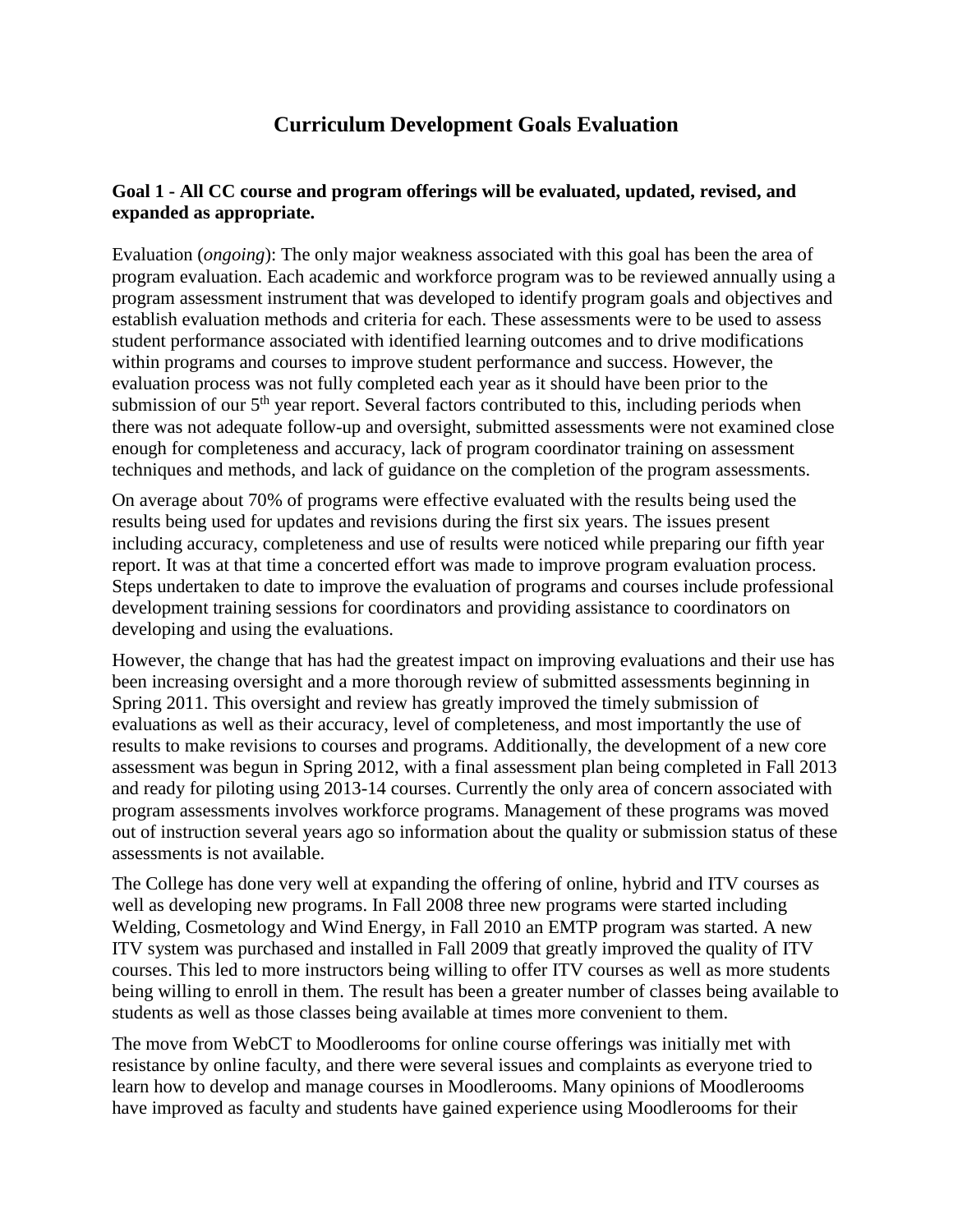online courses. In addition, there has been an increase in the number of online courses developed and offered, with new courses being continually added.

The offering of hybrid courses has been slow to grow, but there have been other changes in course offering times that has been of benefit to students. Most notably is the inclusion and increased scheduling of evening classes (5:30 pm to 6:50 pm) and splitting night classes across two nights (7:00 pm to 8:20 pm). Though a detailed analysis has not been conducted, this change may have had a significant impact on the actual time a student spends in class. A student absence or holiday that affects a night class now only reduces class time by an hour and twenty minutes as opposed to two hours and forty minutes for a traditional night class.

### **Goal 2 - All CC classroom equipment and teaching resources will be evaluated, updated, and/or expanded as appropriate.**

Evaluation (*ongoing*): A new ITV system was purchased and installed in Fall 2009 that greatly improved the quality of ITV courses. Instruction and professional development on the use of the ITV system has also improved, with more opportunities for training being offered. This has led to ITV instructors being more knowledgeable about how the system works and their being able to operate it autonomously. The only training still lacking and could be of great benefit would be training focused on the actual delivery of an ITV course. This would include ways to enhance content and its delivery as well as the participation of distant-site students.

The move from WebCT to Moodlerooms in Fall 2012 for online course offerings led to the creation of an online review committee that is tasked with reviewing all new online courses for content and format. The committee does not direct content or curriculum, but rather makes sure there is adequate content to assure rigor and that each is developed using best practices for online instruction as well as for student success in the course. Switching to Moodlerooms has also improved the reliability of access to online courses as it is not hosted on local servers but rather on external cloud servers. The number of disruptions in service and the associated unavailability of courses for students to access has been greatly decreased with this change.

Another addition resulting from this change has been the development of training for online faculty. Previously, many new faculty may have been asked to teach an online course when they had never developed or taught one previously. There also was not a structured training program for online instruction. Both these issues led to some online courses lacking essential content and rigor as well as problems in course management. The new system helps to assure that faculty are properly trained on developing and managing an online course. This leads to an overall improvement in the quality of online courses being offered to students.

New technology and resources are continually being developed and the College has done well at integrating this new technology with limited resources. In 2010 classrooms at all campuses had new projectors and podium computers installed and classrooms at the Clarendon campus had blackboards replaced with new white boards. These systems have continually been updated and improved as needed, and the use newly emerging technologies is currently being evaluated. This includes examining the use of tablets in the classroom to aid instruction. This technology would be of greatest benefit to ITV courses by adding the ability to display virtual white board at the distant sites. Finally, the purchase of CAMS in July 2010 has provided a means for improved management of student records, enrollment, reporting, and course offerings.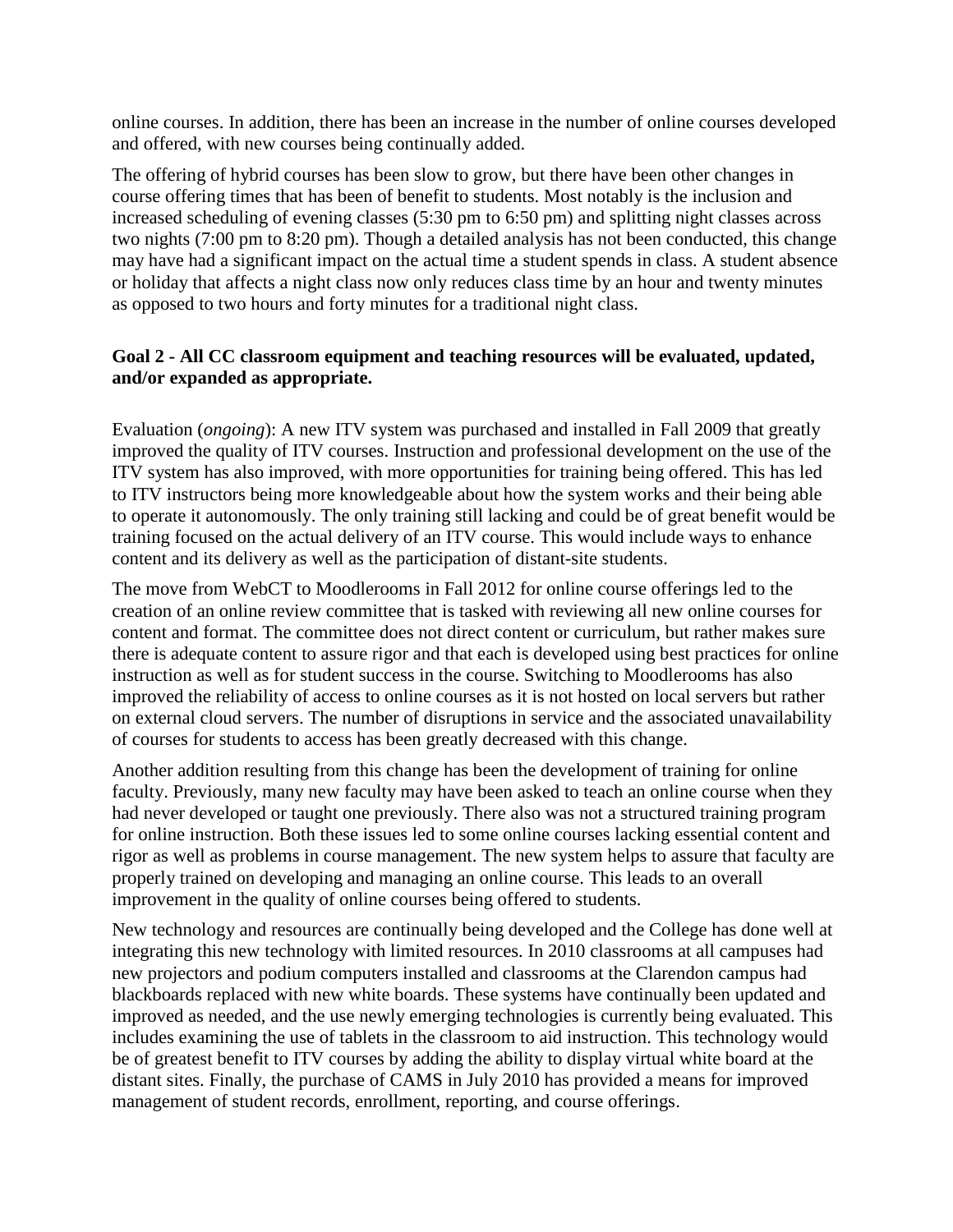#### **Goal 3 - Clarendon College will utilize the Quality Enhancement Plan (QEP) to improve teacher effectiveness and student achievement and success.**

Evaluation (*Complete but inconclusive*): The College uses the CCSSE survey as a one tool to assess student engagement as well as their perceptions about the College, and these results are to be shared with faculty and staff to improve teaching and learning. Results are presented at the in service immediately following the release of the results. The presentation typically focused more on instruction so usually only faculty are present, though some staff attend. The actual use of results has generally been successful, including results being used to direct course and content revisions. One issue that arose was the language used in the survey differing from that used in the classroom which was addressed by making sure faculty use the same language in the classroom as that which is on the survey. CCSSE results have also been disaggregated based on demographic characteristics in order to identify specific subsets of students that might be at risk or could benefit from support services. Results have also led to a greater understanding of student perceptions about course work and the College as a whole which has led to department staff and faculty seeking ways to improve results such as extending office hours, developing new teaching strategies, and the addition of support services.

The College's QEP plan included components for critical thinking, mentoring, an orientation course, intervention and faculty professional development in critical thinking and active and collaborative learning. Workshops were held during both fall and spring in service each year. The most recent student results on the California Critical Thinking Skills Test (CCTST) were presented during the workshops on critical thinking in addition to methods to teach and incorporate critical thinking skills in courses. Likewise, active and collaborative learning strategies were presented during those workshops. Faculty adoption varied, with the majority of faculty implemented some form of each in their classes. However, student results on the CCTST were inconclusive and this could not be used to evaluate the success of this QEP component. The most likely reason was the combination of the design of the assessment measure and choice of assessment instrument. Pretests and posttests were used to gauge student improvements in critical thinking skills, but courses did not directly tie content to test components. While skills were being taught in the class, these skills were not being properly assessed by the instrument resulting in low student scores. A solution would have been to make sure skills taught in the classroom aligned with those assessed on the test. Another issue involves the utilization of a pretest and posttest evaluation where there is just a one to two year period between tests. This type of analysis in this situation is best suited for a three to four year period between tests.

A review of all student results from the first five years showed, when taken as a whole, there were too many components in the QEP leading to reduced effectiveness overall. Despite efforts to promote the mentoring and intervention programs, student involvement in both remained low throughout all five years, and neither program was shown to contribute to improving student critical thinking skills as established in the QEP. The orientation program, though being of benefit to students in many ways, could also not be shown to improve critical thinking skills. As a result, the Mentoring, Orientation, and Intervention teams recommended that these components of the QEP be removed so that efforts could be concentrated on the remaining components of the QEP and the QEP committee agreed with this recommendation. However, the College did choose to keep using the orientation program because of the other benefits that it provided to students.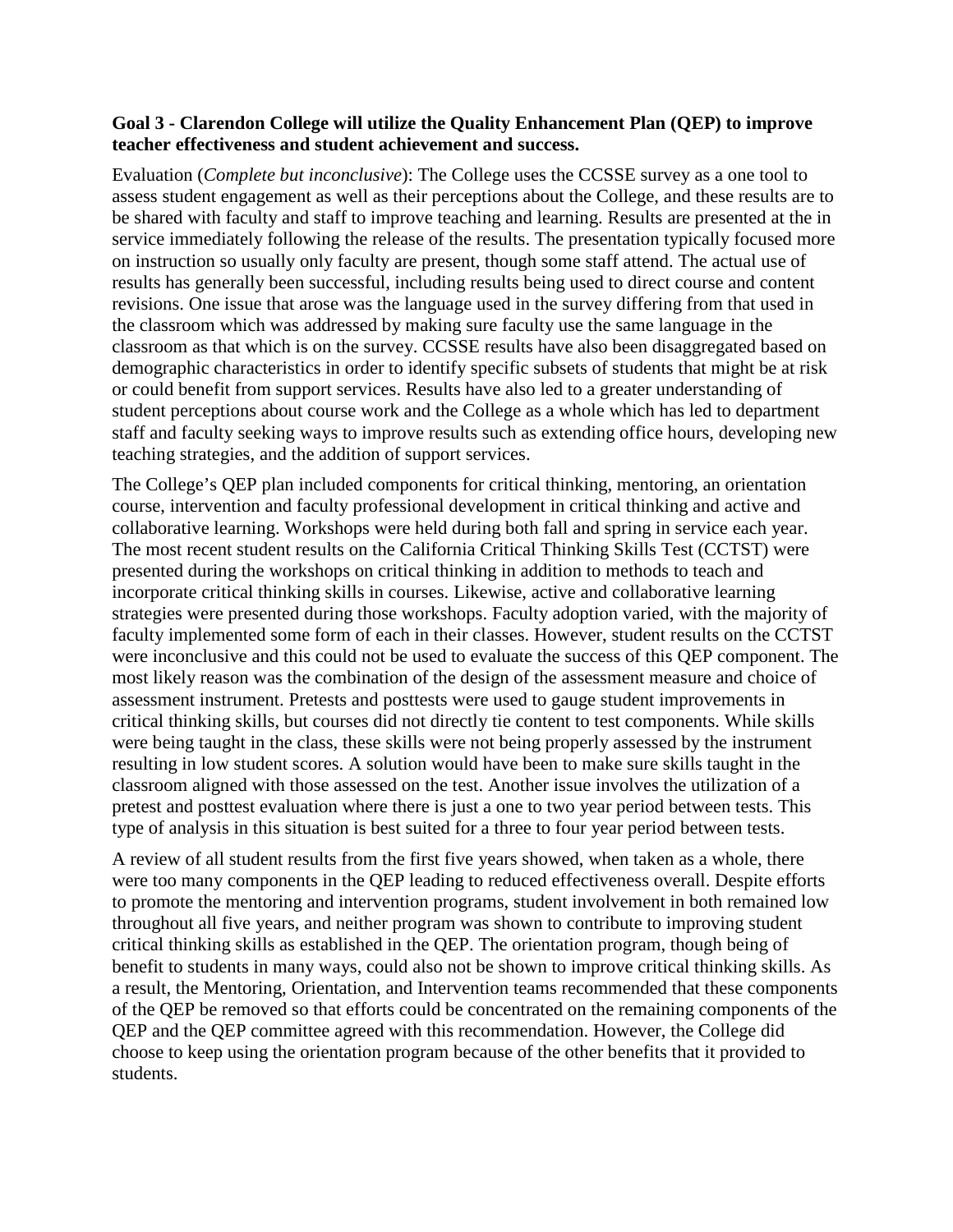The mentoring program was shown to have an impact on student retention and completion rates as shown in Table 3. Of those students who participated in the mentoring program at any point in time, 68.6% returned the following semester compared to 64.6% who never participated, and 85.7% of those who participated eventually graduated compared to 47.4% who did not participate. As a result, the mentoring program was placed under Student Services with plans to expand its role to include other student issues and concerns. Other significant changes resulting from the QEP include the creation of student tutoring and study services, study skills workshops, and the hiring of a full time counselor. The most significant changes resulting from the QEP were the faculty including critical thinking skills in all courses and not just those courses identified as relating directly to the QEP, and their evaluating and modifying courses as needed in order to be most beneficial to student learning. This represented a permanent change in behavior that faculty continue to incorporate in the classroom today.

#### **Goal 4 - Maintain an acceptable balance between full-time and part-time faculty.**

Evaluation (*ongoing*): The College has consistently maintained a percentage of full time faculty that is at least 5% higher than the state average for community colleges. Additionally, the College has maintained a greater percentage of full time faculty than the average of all small colleges since Fall 2008.

|                     | <b>Fall 2005</b> | Fall 2006 | <b>Fall 2007</b> | <b>Fall 2008</b> | <b>Fall 2009</b> | Fall 2010 | <b>Fall 201</b> | <b>Fall 2012</b> |
|---------------------|------------------|-----------|------------------|------------------|------------------|-----------|-----------------|------------------|
| Clarendon College   | 46.3%            | 44.7%     | 46.8%            | 42.2%            | 50.0%            | 46.8%     | 48.1%           | 48.1%            |
| Small College. Avg. | 47.3%            | 44.1%     | 44.8%            | 44.0%            | 44.5%            | 43.4%     | 41.6%           | 44.0%            |
| State Avg.          | 37.6%            | 36.6%     | 37.5%            | 37.8%            | 36.6%            | 35.9%     | 37.3%           | 38.4%            |

Percentage of Fall Full Time Faculty as reported to THECB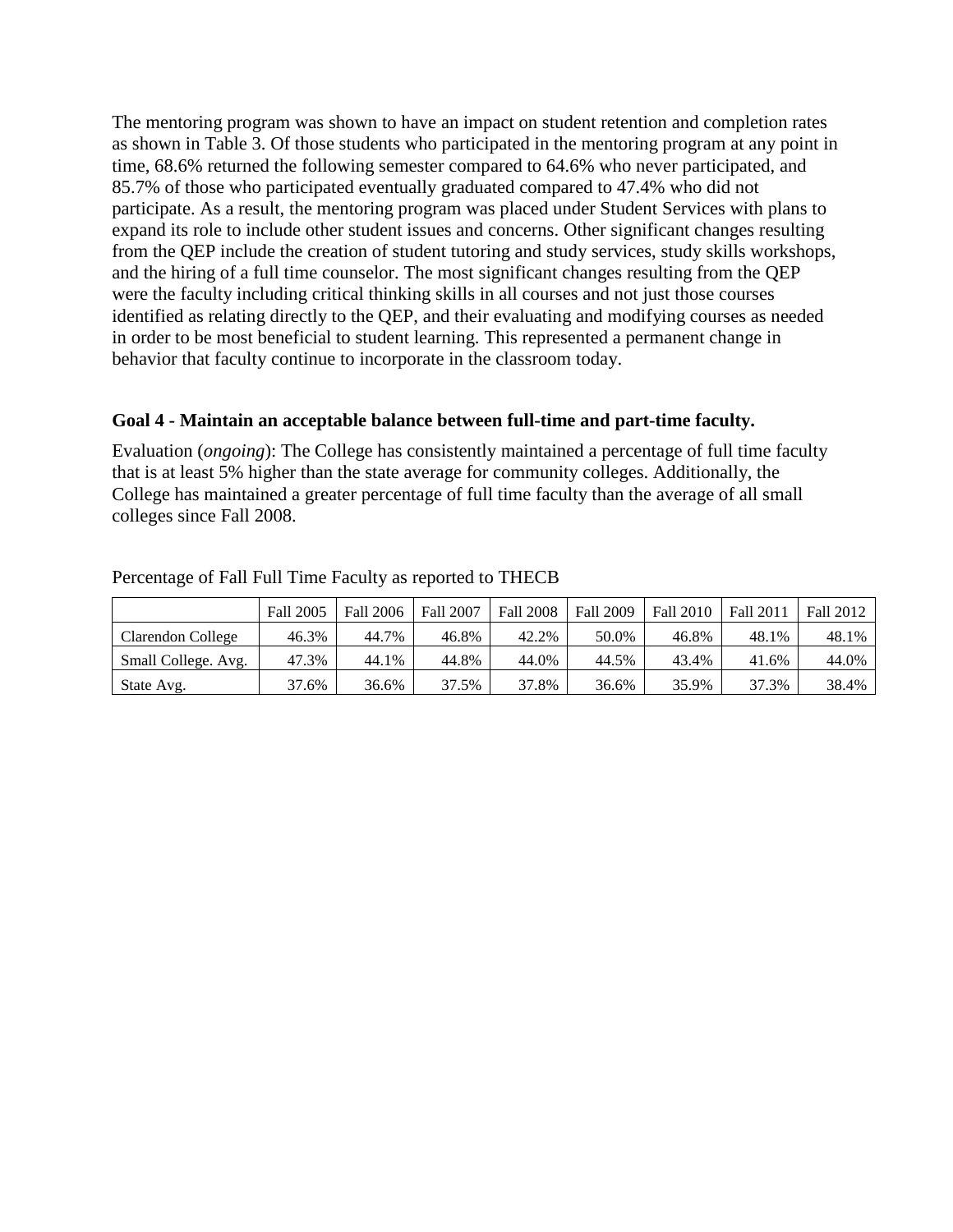## **Facilities Development Goals Evaluation**

### **Goal 1 - Clarendon College will expand and improve the Pampa Center.**

Evaluation (*ongoing*): In addition to the gifting of the classroom by The Pampa Center Foundation to Clarendon College in 2008, the greatest area of improvement at the Pampa Center has been the addition of the cosmetology/nursing building and the wind energy/welding building in January 2011. A 10-year plan was developed that included the construction of these and other buildings at the campus in preparation of proposing a branch maintenance tax. The passage of the maintenance tax in 2008 as well as assistance from the Pampa Foundation made the addition of these building possible. However, there has not been any new construction since the completion of these two buildings and progress on the original 10-year plan has slowed. This is primarily due to the lack of additional funds required to move forward. The most likely sources of additional funds include increased enrollment at the Pampa Center and increases in the tax base. Funds may also be available from external sources such as grants, endowments, and donations. Studies should be organized and conducted to assess the availability of funding from these and other sources to supplement any increases stemming from enrollment and tax revenue increases. However, enrollment in terms of contact hours has decreased over the past four years as shown in the following table. It should be noted that the contact hours reported for the current year only include summer registrations that have already been entered as of April 30, 2014 and that this number will likely increase as summer registration continues.

|                      | 2010-11 | 2011-12 | 2012-13 | 2013-14* |
|----------------------|---------|---------|---------|----------|
| Pampa                | 253,220 | 236,806 | 215,044 | 185,807  |
| Change from previous |         | $-6.5%$ | $-9.2%$ | $-13.6%$ |
| Fall                 | 109,239 | 96,229  | 89,679  | 88,857   |
| Spring               | 98,599  | 93,906  | 84,282  | 83,542   |
| Summer 1             | 44,134  | 44,991  | 39,355  | 12,112   |
| Summer 2             | 1,248   | 1,680   | 1,728   | 1,296    |

Contact Hour Enrollments for the Pampa Center

\* Only includes enrolled summer contact hours through April 30, 2014.

#### **Goal 2 - Clarendon College will expand and improve the Childress Center.**

Evaluation (*ongoing*): The Childress Center location underwent renovations and remodeling, with the center moving in following the completion during the 2010-11 year. The location includes 11,000 square feet of space and can accommodate 150 students and contains lab spaces for technology programs and an ITV classroom. The passage of a maintenance tax in 2009 is expected to provide additional funds for further expansion of the Childress Center in the near future. Enrollment at the center has grown, with contact hours increasing 115.6% between the 2010-11 and 2011-12 academic years as shown in the following table. This increase is largely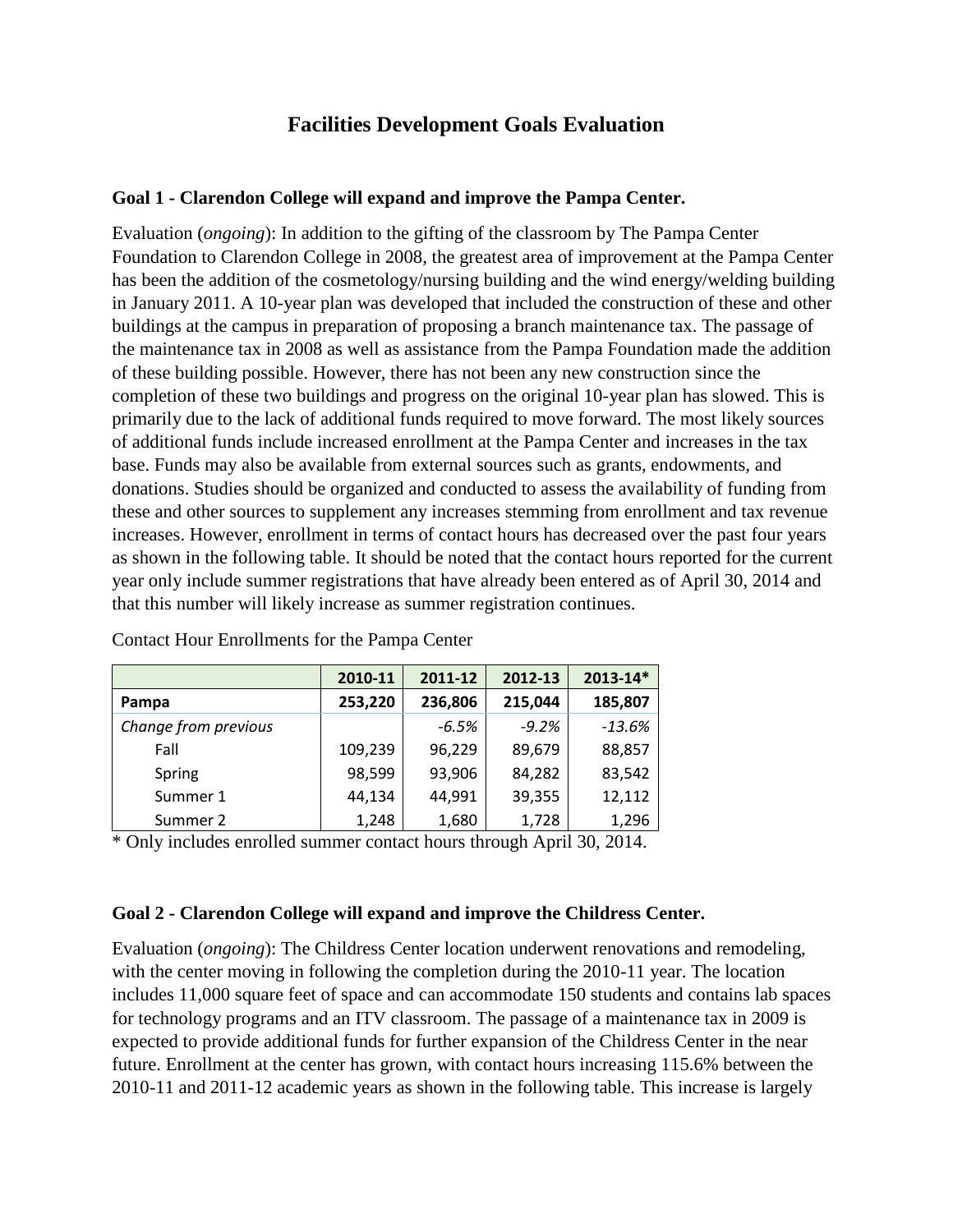due to the recent addition of the LVN and Cosmetology programs to the center's offering. Though current contact hours for the 2013-14 year are down, it should be noted that the reported hours only include summer registrations completed through April 30, 2014 and thus will likely increase as students continue to be registered for the summer terms.

|                      | 2010-11 | 2011-12 | 2012-13 | 2013-14* |
|----------------------|---------|---------|---------|----------|
| <b>Childress</b>     | 15,088  | 32,560  | 40,659  | 37,712   |
| Change from previous |         | 115.8%  | 24.9%   | $-7.2%$  |
| Fall                 | 5,104   | 12,256  | 16,192  | 15,152   |
| Spring               | 8,976   | 10,880  | 13,520  | 13,568   |
| Summer 1             | 768     | 9,136   | 10,851  | 8,848    |
| Summer 2             | 240     | 288     | 96      | 144      |

Contact Hour Enrollments for the Childress Center

\* Only includes enrolled summer contact hours through April 30, 2014.

#### **Goal 3 - Clarendon College will expand and improve the Clarendon Campus** and

#### **Goal 4 - Clarendon College will maintain or improve all current facilities and structures.**

Evaluation (*ongoing*): The College continues to improve the facilities at the Clarendon Campus including reviewing and updating maintenance schedules and improvement plans. Though there have not been any new buildings constructed at the Clarendon campus, the College has recently expanded its offering by adding a cosmetology program in Amarillo, Texas including a newly renovated 5,180 square foot building that will accommodate 60 students. The dorms at the Clarendon campus have also undergone renovations, including additions of new washers and dryers, remodeled showers, updated pluming, new furniture, new windows, and painting. Other improvements on campus include new water and sewer lines, updated classrooms including paint, new projectors, computers, lighting and white boards, the painting of walls in the classroom building, new paint in the administration building, roofs, and a new gym floor.

| <b>Contact Hour Enrollments for the Clarendon Campus</b> |  |  |
|----------------------------------------------------------|--|--|
|                                                          |  |  |

|                      | 2010-11 | 2011-12  | 2012-13 | 2013-14* |
|----------------------|---------|----------|---------|----------|
| Clarendon            | 260,792 | 222,546  | 203,754 | 210,196  |
| Change from previous |         | $-14.7%$ | $-8.4%$ | 3.2%     |
| Fall                 | 123,360 | 114,128  | 115,932 | 115,924  |
| Spring               | 126,760 | 102,944  | 85,806  | 92,912   |
| Summer 1             | 9,952   | 4,754    | 1,584   | 944      |
| Summer 2             | 720     | 720      | 432     | 416      |

\* Only includes enrolled summer contact hours through April 30, 2014.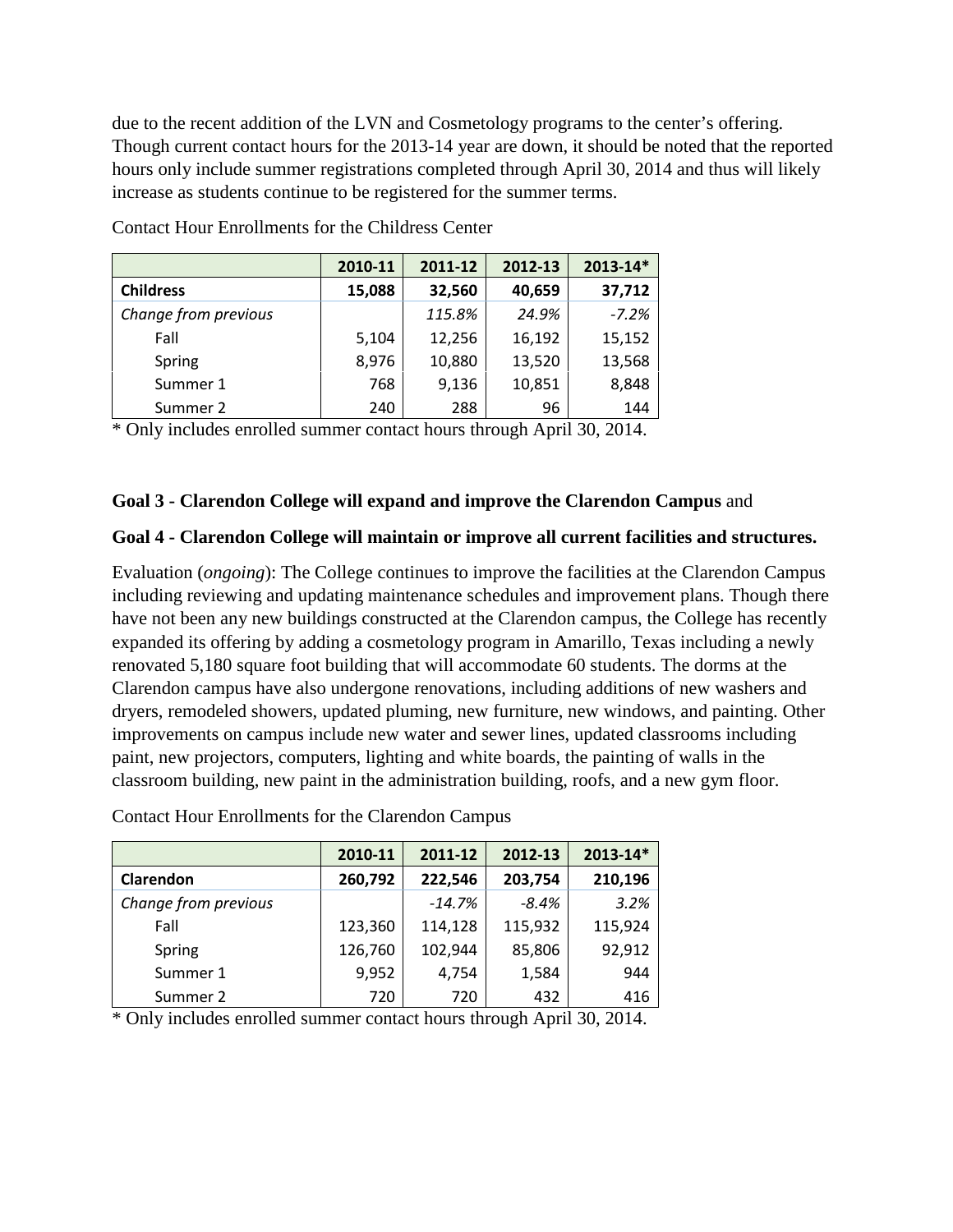# **Financial Development Goals Evaluation**

### **Goal 1 - Clarendon College tuition and fees will be maintained at a competitive level.**

Evaluation (*completed but ongoing*): Clarendon College has remained fairly competitive with other small colleges in Texas in regards to tuition. In 2014, the College's tuition rate was lower than that of Frank Phillips College, Ranger College, and Vernon College (the most commonly compared schools within this group). Annually the College conducts a budget review to identify sources of funds and necessary expenditures, including tuition rates needed to maintain operations. Every effort is made to avoid tuition increases, and the College has been successful at maintaining comparatively low rates compared to other colleges in the state. Only modest increases have occurred due to lowered state funding and rising costs, with this amounts typically being less than comparable institutions in the state.

| Institution   | 2004    | 2005    | 2006    | 2007    | 2008    | 2009                | 2010    | 2011    | 2012                | 2013    | 2014    |
|---------------|---------|---------|---------|---------|---------|---------------------|---------|---------|---------------------|---------|---------|
| Clarendon     | \$965   | \$2,520 | \$2,570 | \$2,070 | \$2,070 | \$2,340             | \$2,370 | \$2,466 | \$2,610             | \$2,645 | \$2,730 |
| College       |         |         |         |         |         |                     |         |         |                     |         |         |
| Frank         | \$1,790 | \$1,790 | \$2,046 | \$2,416 | \$2,416 | \$2,620             | \$2,698 | \$2,698 | \$2,730             | \$2,778 | \$2,800 |
| Phillips      |         |         |         |         |         |                     |         |         |                     |         |         |
| College       |         |         |         |         |         |                     |         |         |                     |         |         |
| Galveston     | \$1,330 | \$1,258 | \$1,330 | \$1,414 | \$1,414 | $\overline{$}1,414$ | \$1,414 | \$1,414 | $\overline{$1,900}$ | \$1,900 | \$1,900 |
| College       |         |         |         |         |         |                     |         |         |                     |         |         |
| Howard        | \$1,270 | \$1,312 | \$1,312 | \$1,592 | \$1,592 | \$1,652             | \$1,712 | \$1,712 | \$2,012             | \$2,012 | \$2,222 |
| County        |         |         |         |         |         |                     |         |         |                     |         |         |
| Junior        |         |         |         |         |         |                     |         |         |                     |         |         |
| College       |         |         |         |         |         |                     |         |         |                     |         |         |
| District      |         |         |         |         |         |                     |         |         |                     |         |         |
| Howard        | \$1,270 | \$1,312 | \$1,312 | \$1,592 | \$1,592 | \$1,652             | \$1,712 | \$1,712 | \$2,012             | \$2,012 | \$2,222 |
| College       |         |         |         |         |         |                     |         |         |                     |         |         |
| Southwest     | \$1,270 | \$1,312 | \$1,312 | \$1,592 | \$1,592 | $\overline{$}1,652$ | \$1,712 | \$1,712 | \$1,573             | \$2,012 | \$2,222 |
| Collegiate    |         |         |         |         |         |                     |         |         |                     |         |         |
| Institute for |         |         |         |         |         |                     |         |         |                     |         |         |
| the Deaf      |         |         |         |         |         |                     |         |         |                     |         |         |
| Northeast     | \$1,380 | \$1,380 | \$1,740 | \$1,770 | \$1,800 | \$1,800             | \$1,950 | \$2,010 | \$2,076             | \$2,136 | \$2,210 |
| Texas         |         |         |         |         |         |                     |         |         |                     |         |         |
| Community     |         |         |         |         |         |                     |         |         |                     |         |         |
| College       |         |         |         |         |         |                     |         |         |                     |         |         |
| Panola        | \$1,170 | \$1,260 | \$1,266 | \$1,470 | \$1,560 | \$1,605             | \$1,456 | \$1,464 | \$2,010             | \$2,010 | \$2,100 |
| College       |         |         |         |         |         |                     |         |         |                     |         |         |
| Ranger        | \$1,690 | \$1,410 | \$1,590 | \$1,590 | \$1,622 | \$2,080             | \$2,120 | \$2,330 | \$2,799             | \$2,430 | \$2,790 |
| College       |         |         |         |         |         |                     |         |         |                     |         |         |
| Vernon        | \$1,488 | \$1,260 | \$1,580 | \$1,670 | \$1,840 | \$2,100             | \$2,490 | \$2,610 | \$2,730             | \$2,880 | \$2,940 |
| College       |         |         |         |         |         |                     |         |         |                     |         |         |
| Western       | \$1,560 | \$1,605 | \$1,665 | \$2,060 | \$2,180 | \$2,840             | \$2,980 | \$3,220 | \$2,850             | \$2,850 | \$2,370 |
| Texas         |         |         |         |         |         |                     |         |         |                     |         |         |
| College       |         |         |         |         |         |                     |         |         |                     |         |         |
| Statewide     | \$1,244 | \$1,435 | \$1,479 | \$1,660 | \$1,671 | \$1,779             | \$1,873 | \$1,917 | $\overline{$}2,145$ | \$2,284 | \$2,342 |
| Totals        |         |         |         |         |         |                     |         |         |                     |         |         |

Tuition as reported to THECB (small colleges):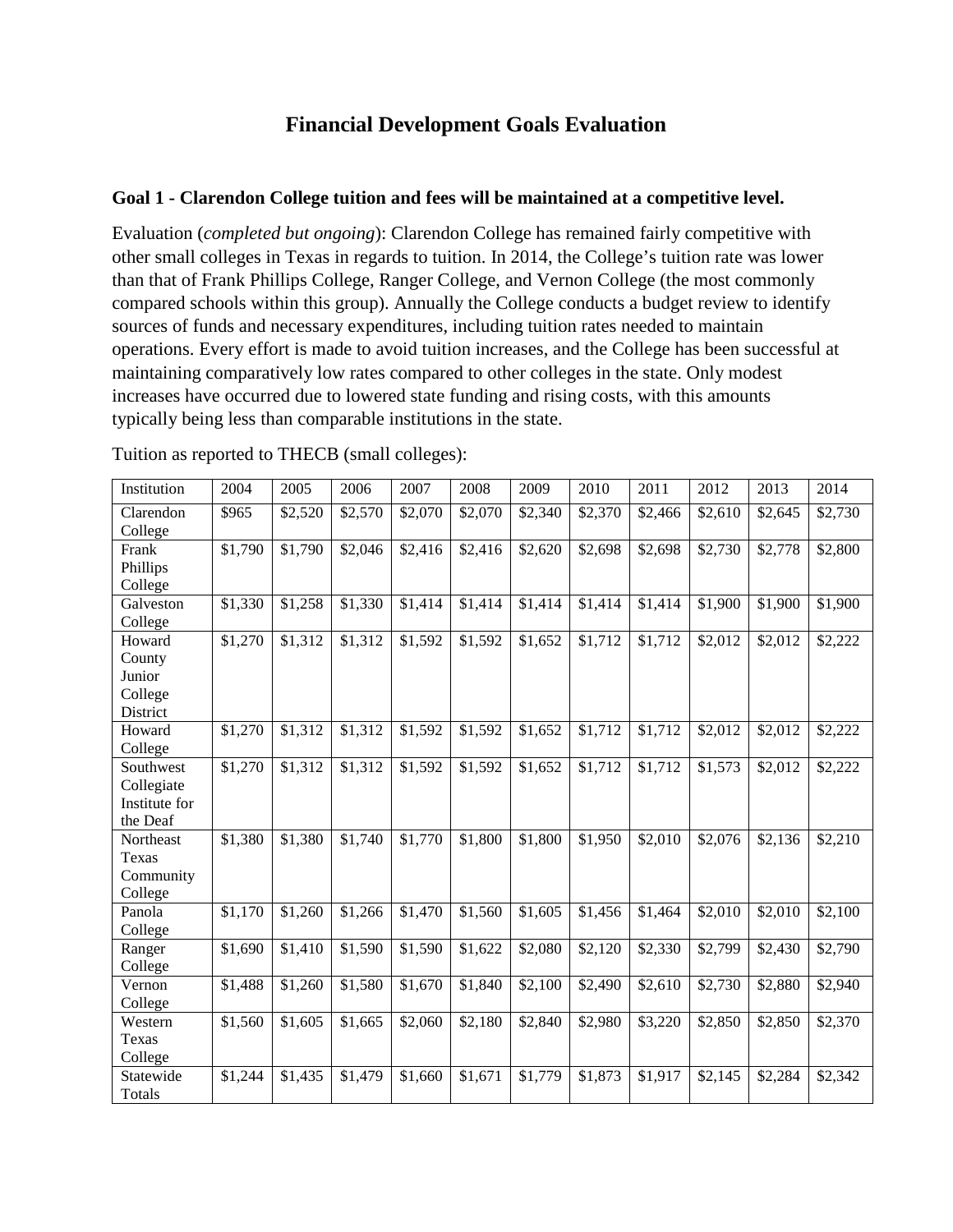### **Goal 2 - Clarendon College endowment and scholarship funds will be increased in an organized, planned and systematic manner.**

Evaluation (*completed but ongoing*): The College informs constituents of giving opportunities via mail each year, and continues to explore other fund raising opportunities such as banquets, alumni receptions, golf tournaments, etc. over the past year the College has received \$71,715 in donations including \$39,600 resulting from mailed letters.

## **Goal 3 - Clarendon College will actively seek and apply for suitable grants from a variety of appropriate funding sources.**

Evaluation (*completed but ongoing*): Over the past two years, the College has realized the need to more aggressively pursue grant opportunities as well as the need to incorporate data in the decision making process. This has led to the creation of an institutional research and effectiveness department that assists other departments with completing grant applications as well as seeking and applying for additional grant opportunities. Since 2012, this department was responsible for the College receiving nearly \$3 million in additional grant funds, including a \$2.5 million 5-year Title III grant and a \$300,000 THECB grant. Other grants applied for and received include two JET stimulus grants for \$300,000 each.

## **Goal 4 The Clarendon College annual operating budgetary process will be evaluated and revised as appropriate.**

Evaluation (*completed but ongoing*): All department complete an annual budget request, with input from department staff contributing to the development of each department's budget. The acquisition of Microsoft Dynamics has improved the efficiency of both purchasing procedures as well as budget control, allowing for reduced costs and greater accuracy associated with the entire budget process. This software has also improved the availability of budget information and expenditure reports for department managers which has aided in maintain their budgets and tracking expenditures. This in turn has led to a reduced number of accounts exceeding their annual budgets.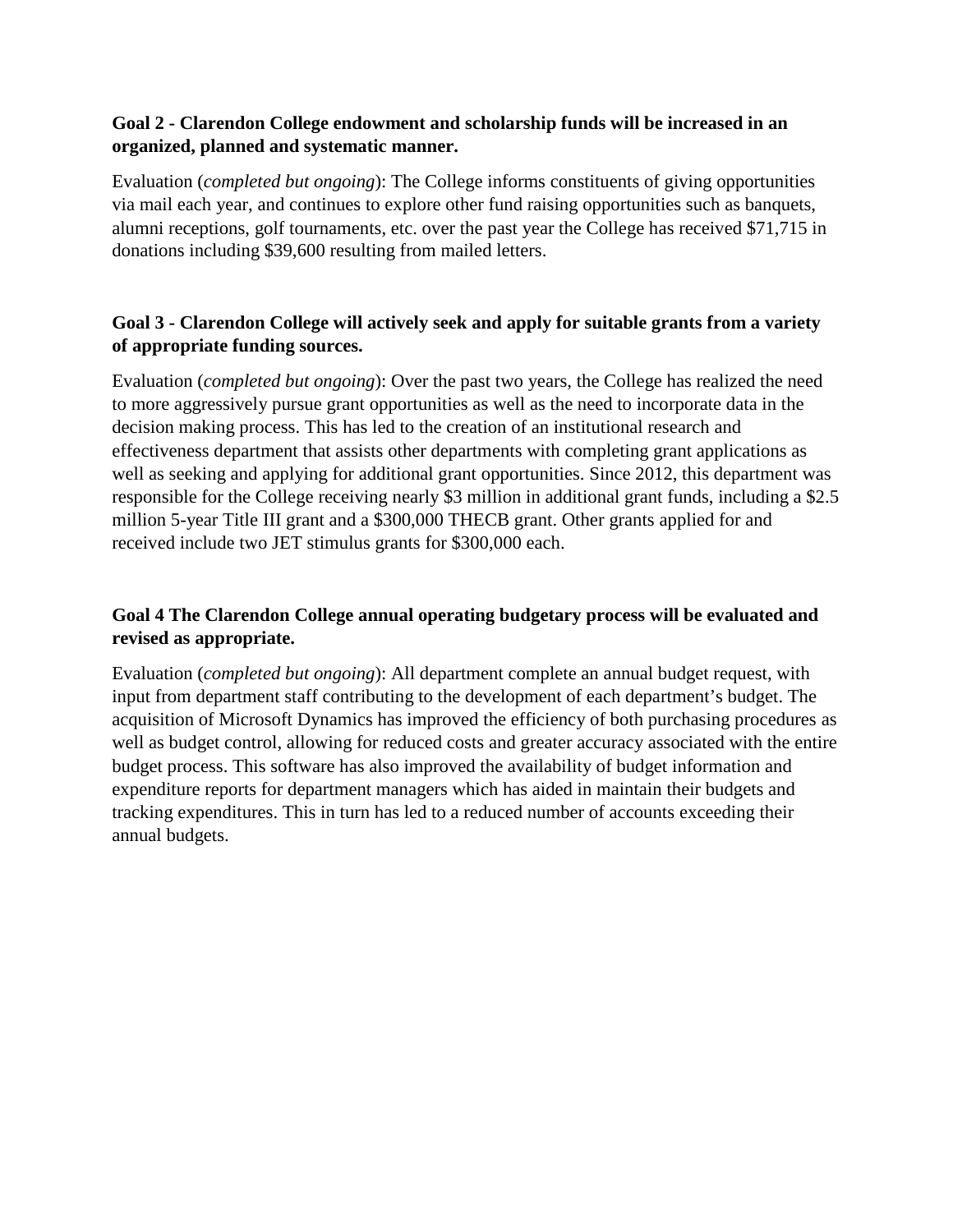# **Institutional Development Goals Evaluation**

### **Goal 1 - Clarendon College will improve and expand the use of technology by its constituents.**

Evaluation (*ongoing*): A new ITV system was purchased and installed in Fall 2009 that greatly improved the quality of ITV courses. Instruction and professional development on the use of the ITV system has also improved, with more opportunities for training being offered. This has led to ITV instructors being more knowledgeable about how the system works and their being able to operate it autonomously. The only training still lacking and could be of great benefit would be training focused on the actual delivery of an ITV course. This would include ways to enhance content and its delivery as well as the participation of distant-site students.

The move from WebCT to Moodlerooms in Fall 2012 for online course offerings led to the creation of an online review committee that is tasked with reviewing all new online courses for content and format. The committee does not direct content or curriculum, but rather makes sure there is adequate content to assure rigor and that each is developed using best practices for online instruction as well as for student success in the course. Switching to Moodlerooms has also improved the reliability of access to online courses as it is not hosted on local servers but rather on external cloud servers. The number of disruptions in service and the associated unavailability of courses for students to access has been greatly decreased with this change.

Another addition resulting from this change has been the development of training for online faculty. Previously, many new faculty may have been asked to teach an online course when they had never developed or taught one previously. There also was not a structured training program for online instruction. Both these issues led to some online courses lacking essential content and rigor as well as problems in course management. The new system helps to assure that faculty are properly trained on developing and managing an online course. This leads to an overall improvement in the quality of online courses being offered to students.

Other technological improvements include the purchase of CAMS (an enterprise management system) in June 2010, expansion of wireless networking and internet access at all locations, continuous computer and network upgrades, software upgrades, and improvements to student and staff email services.

### **Goal 2 - Clarendon College will maintain and improve marketing and publicity.**

Evaluation (*ongoing*): The Marketing Department continual reviews and updates the College's marketing plan, as well as seeking ways to expand its marketing program. Postcards are printed and mailed, with electronic versions being developed for emailing to students. The College also actively advertises in area newspapers and on radio, as well as maintaining bill boards and signs in Clarendon, Pampa and Childress. The department also provides timely press releases to area media outlets and encourages employees to actively promote the College.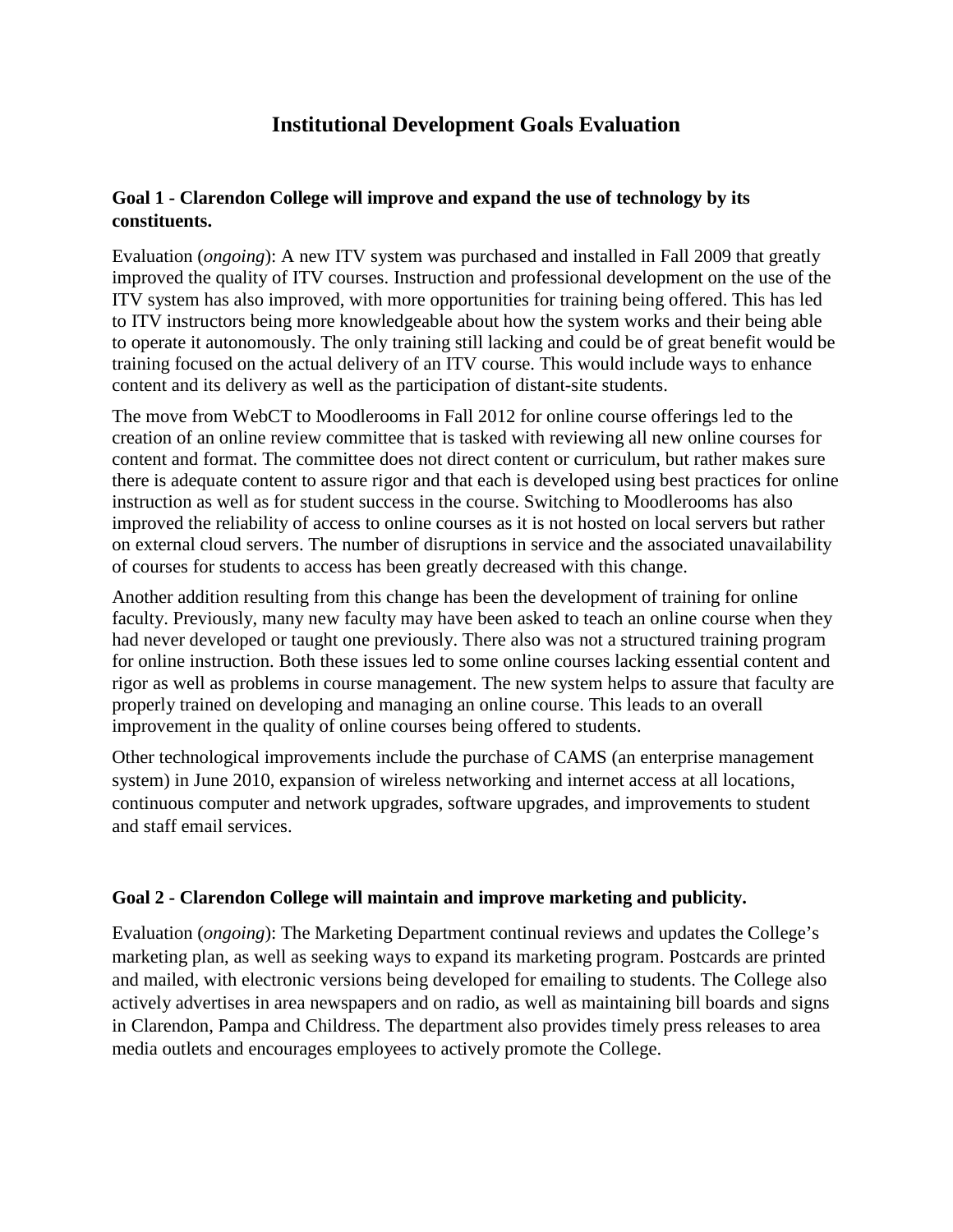### **Goal 3 - Clarendon College will develop and maintain unity of purpose among all members of the faculty, staff and the college constituency.**

Evaluation (*ongoing*): All faculty, staff and administrative employees attend an in-service at the beginning of each term. These sessions are aimed at disseminating needed information to employees as well as encouraging a sense of team work and unity in purpose. These sessions also provide opportunities for professional development and to learn about new programs and services at the College. Regular departmental meetings are also held to further promote the mission and strategic goals of the College as well as to inform members of policy or procedural changes and to solicit input to help develop policy. In addition to these activities, the College hosts an annual Christmas banquet and an Employee Appreciation luncheon each year which provides additional opportunities for staff, faculty and administration to interact and share ideas.

### **Goal 4 - Clarendon College will review and update college publications.**

Evaluation (*ongoing*): All College publications are reviewed and edited as necessary every year. This includes the Clarendon College Policy Manual, Clarendon College Personnel Handbook, Clarendon College Catalogue, Clarendon College Student Handbook, and the Clarendon College New Employee's Handbook.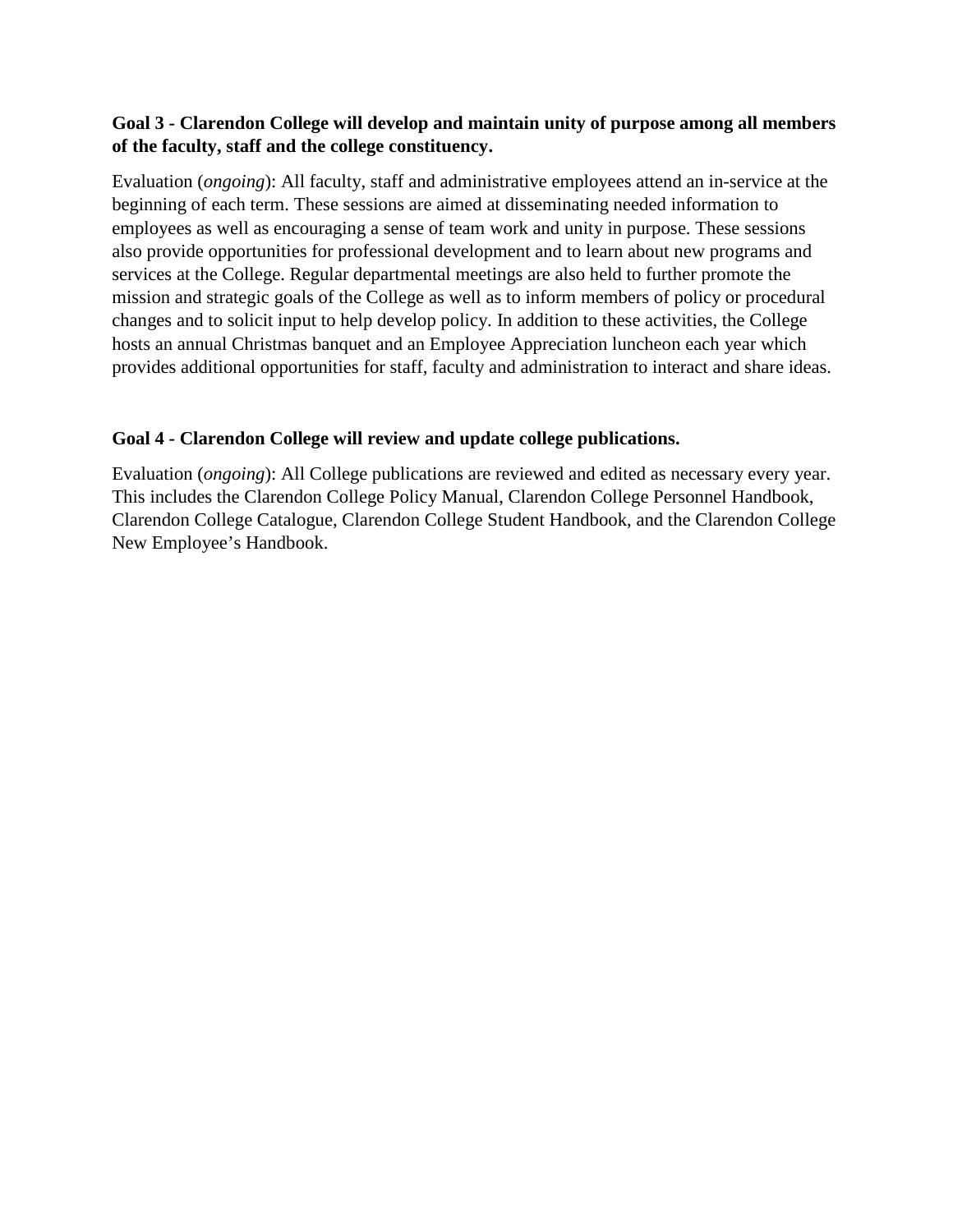## **Management Development Goals Evaluation**

#### **Goal 1 - Work to improve testing center facilities and procedures at Clarendon College.**

Evaluation (*ongoing*): Testing services has expanded over the past five years at the College, with all three campuses offering TSI Assessments (formerly ACCUPLACER) as well as other tests including the GED, THEAT, and the TEAS Nursing Entrance Exam. State law mandates that all universities and colleges in the state are only to use the new TSI Assessment in conjunction with holistic advising for student beginning with the Fall 2013 semester, Clarendon College updated all testing services to reflect this change, with the new assessment being available for student testing August 28, 2013. In addition, the College received a competitive grant in 2013 from the THECB Sustaining & Scaling Student Success (S3) project to develop new pre-assessment, placement and advising strategies. These strategies are aimed at improving student performance and success rates on the placement exam, and improving the placement and advising process in an effort to increase the number of students meeting TSI standards and to decrease the time to completion for those that are placed into developmental coursework. A formal evaluation and assessment of these changes has not been conducted as yet due to the lack of sufficient data including benchmark, historical and comparative data and the low number of survey responses, all stemming from the newness of the changes in state law, the TSI Assessment, and the new initiatives and revisions at the College arising from the THECB grant. Once sufficient data is available a more thorough assessment and evaluation can be made.

#### **Goal 2 - Work to improve the bookstore operations.**

Evaluation (*ongoing*): In Spring 2013 the College moved from a physical bookstore located on each campus to an online bookstore available through E-Campus. This move promised to lower costs to both the College and to students, as well as to improve the availability of books to students. Previously, the bookstore represented a significant cost to the College primarily due to inventory demands. In efforts to reduce costs, inventory management practices sometimes led to certain titles selling out and students having to wait for additional stocks of textbooks to be delivered. As with any major change, the move to an online bookstore had initial issues, most of which have been either resolved or are in the process of being resolved.

Initial problems included students not receiving textbooks until after the semester had started, some books not being available, and the lack of a revised plan and policies concerning book scholarships. The timing of the move also contributed to these early issues as the change occurred during a long semester when student demand for books is high. The change would likely have been smoother if the move would have occurred during the summer terms as these have few students needing textbooks. This would have allowed an opportunity for any issues to be noticed and addressed prior to a full launch the next fall semester. The move to an online bookstore still allows for the possibility of additional savings to the College and students in that the College can seek an agreement with vendors through the bidding process.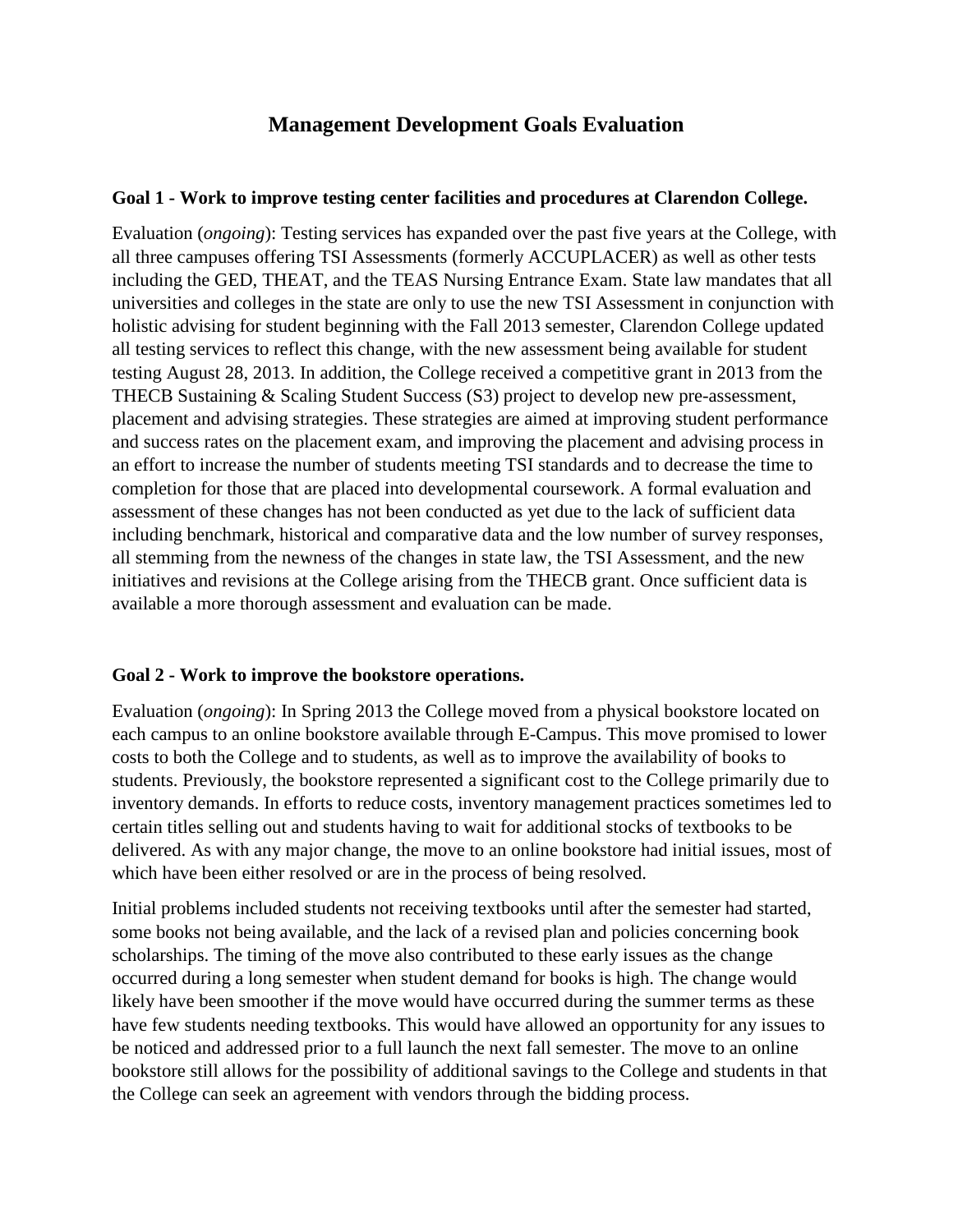### **Goal 3 - Work to provide childcare services to students at Clarendon College.**

Evaluation (*removed from plan*): While this idea may be appealing in theory and principle, recent funding cuts, the lack of resources and personnel, and the low number of students that would actually benefit from the service resulted in this item being removed from the Master Plan. However, the offering of childcare is still a topic of interest to many at the College and so it is still being informally discussed and considered in the event conditions change that would allow for the offering of these services.

### **Goal 4 - Improve internal communications at Clarendon College.**

Evaluation (*ongoing*): Clarendon College is continually seeking ways to improve communication within the College. Open communication is encouraged at all levels within the College, including within and between departments. This philosophy starts with the Board of Regents as provided in Clarendon College Policy Manual, which states "As a member of the Board, I will strive to improve community college education… Encourage the free expression of opinion by all Board members, and seek systematic communications between the Board and students, staff, and all elements of the community." (Board Member's Statement of Ethics, CC Policy Manual, pages 26-27) This philosophy is further encouraged by the President's Office having an "open door" policy, with all employees being encouraged to seek out the President with any problems or issues after following the proper chain of command. Communication at the College is further encouraged by the Board of Regents meetings being open to the public, regular committee, department and faculty senate meetings, and the encouragement of communication between departments. Communication at the College was improved further by the recent development of the Bulldog Alert system designed to provide current, relevant, timely information including emergency and weather alerts to students, faculty and staff.

## **Goal 5 - Continue modernization of Clarendon College's student records by implementing electronic storage of student records.**

Evaluation (*ongoing*): In 2009 Clarendon College began looking into new learning management systems that would allow for improved records management including the electronic storage of student records. The College decided to use Three Rivers' enterprise system CAMS, with full implementation and use beginning in Fall 2010. The new software allows for improved student record archival, greater access to records and data, and the ability to scan and store documents directly into the system. In addition, new policies were created concerning the processes of backing up and storing student records, including the off-site storage of these backups. The result of the implementation off CAMS has been an improvement in the protection of student records through access controls, better access to student records by those needing the information, data backup processes in case of emergency, and the addition of scanned documents to student records.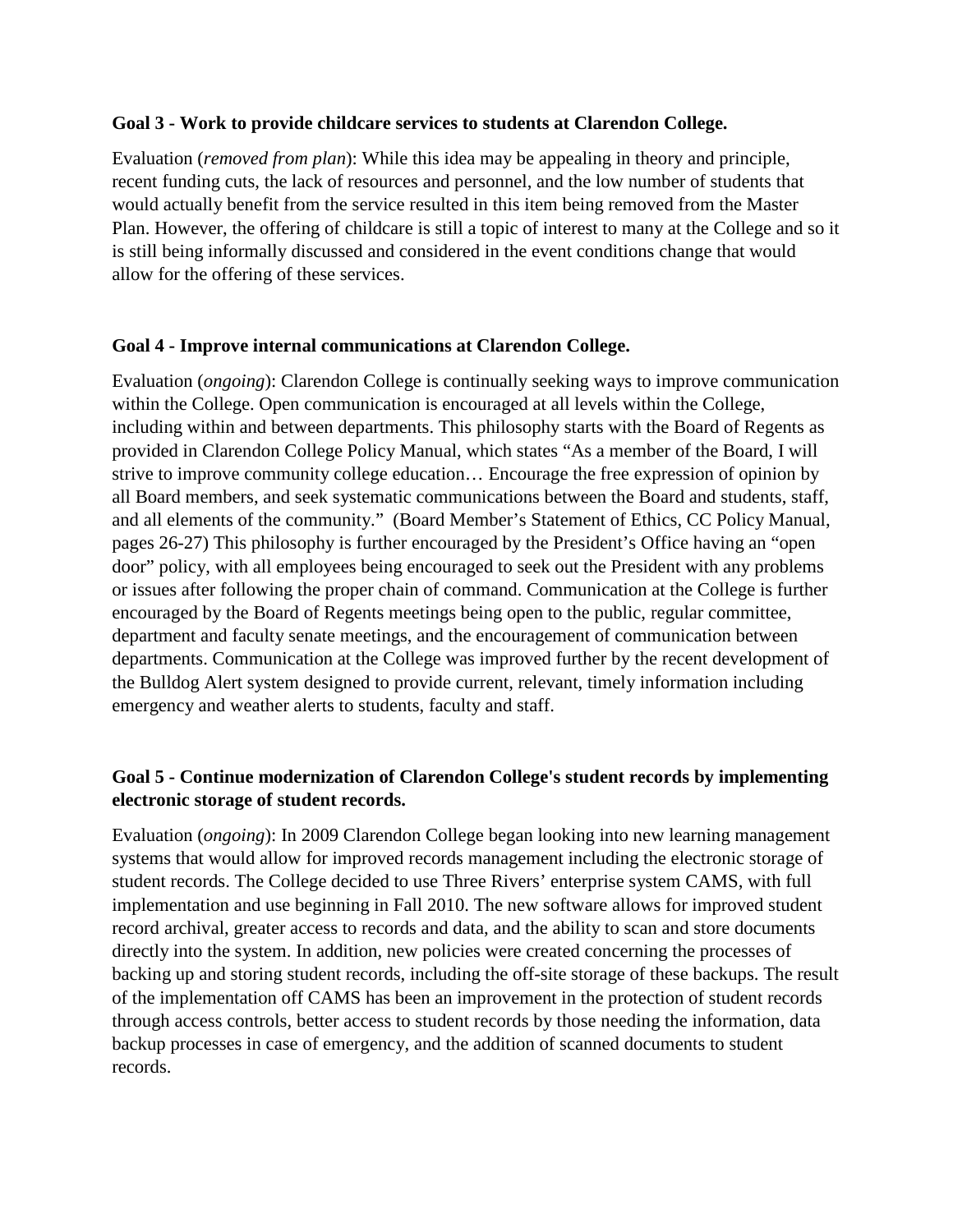# **Personnel Development Goals Evaluation**

### **Goal 1 - The College will recruit and retain competent and qualified personnel.**

Evaluation (*ongoing*): Clarendon College continually seeks to hire only competent and qualified personnel for all positions, with the personnel office keeping a list of qualifications for every employee hired by the College. In addition, the College strives to maintain a low employee turnover through efforts aimed at retaining qualified employees. These efforts include an annual credential review, annual self and peer evaluations, and employee surveys. However, the College has consistently ranked in the lower salary ranges compared to other small colleges in the state as shown in the following table. Recent budget reductions at the state level has prevented the College from giving raises to all faculty and staff for the past three years and this trend is not expected to reverse in the foreseeable future. In spite of this fact the College has still been able to maintain a relatively low level of employee turnover. In addition, college administrators are continually seeking ways to offer salary increases as well as other non-compensatory benefits to encourage continued detainment of employees.

| 2013 Salary Survey                | <b>Full Time</b><br><b>Faculty</b> | Average<br><b>Salary</b> | <b>State</b><br>Rank | Avg. Years of<br><b>Service</b> |
|-----------------------------------|------------------------------------|--------------------------|----------------------|---------------------------------|
| Galveston College                 | 49                                 | 56734                    | 15                   | 11                              |
| Northeast Texas Community College | 69                                 | 52327                    | 25                   | 10                              |
| Panola College                    | 69                                 | 50215                    | 35                   | 8                               |
| Vernon College                    | 78                                 | 44210                    | 42                   | 11                              |
| <b>Frank Phillips College</b>     | 26                                 | 41075                    | 44                   | 6                               |
| <b>Howard College</b>             | 106                                | 41058                    | 45                   | 15                              |
| <b>Western Texas College</b>      | 58                                 | 40067                    | 46                   | 5                               |
| Ranger College                    | 28                                 | 39680                    | 48                   | 6                               |
| <b>Clarendon College</b>          | 33                                 | 38705                    | 49                   | $\overline{7}$                  |
| 2012 Salary Survey                | <b>Full Time</b><br><b>Faculty</b> | Average<br><b>Salary</b> | <b>State</b><br>Rank | Avg. Years of<br><b>Service</b> |
| Galveston College                 | 49                                 | 55582                    | 13                   | 10                              |
| Northeast Texas Community College | 66                                 | 51297                    | 28                   | 10                              |
| Panola College                    | 63                                 | 49218                    | 35                   | 9                               |
| <b>Western Texas College</b>      | 46                                 | 46452                    | 41                   | 8                               |
| Vernon College                    | 75                                 | 43461                    | 44                   | 14                              |
| <b>Howard College</b>             | 108                                | 40306                    | 47                   | 15                              |
| <b>Frank Phillips College</b>     | 26                                 | 39500                    | 48                   | 6                               |
| <b>Clarendon College</b>          | 34                                 | 38757                    | 49                   | $\bf{a}$                        |
| Ranger College                    | 27                                 | 30139                    | 50                   | 5                               |
| 2011 Salary Survey                | <b>Full Time</b><br><b>Faculty</b> | Average<br><b>Salary</b> | <b>State</b><br>Rank | Avg. Years of<br><b>Service</b> |
| Galveston College                 | 46                                 | 54852                    | 13                   | 10                              |
| Northeast Texas Community College | 69                                 | 50367                    | 30                   | 10                              |
| Panola College                    | 61                                 | 48558                    | 35                   | 8                               |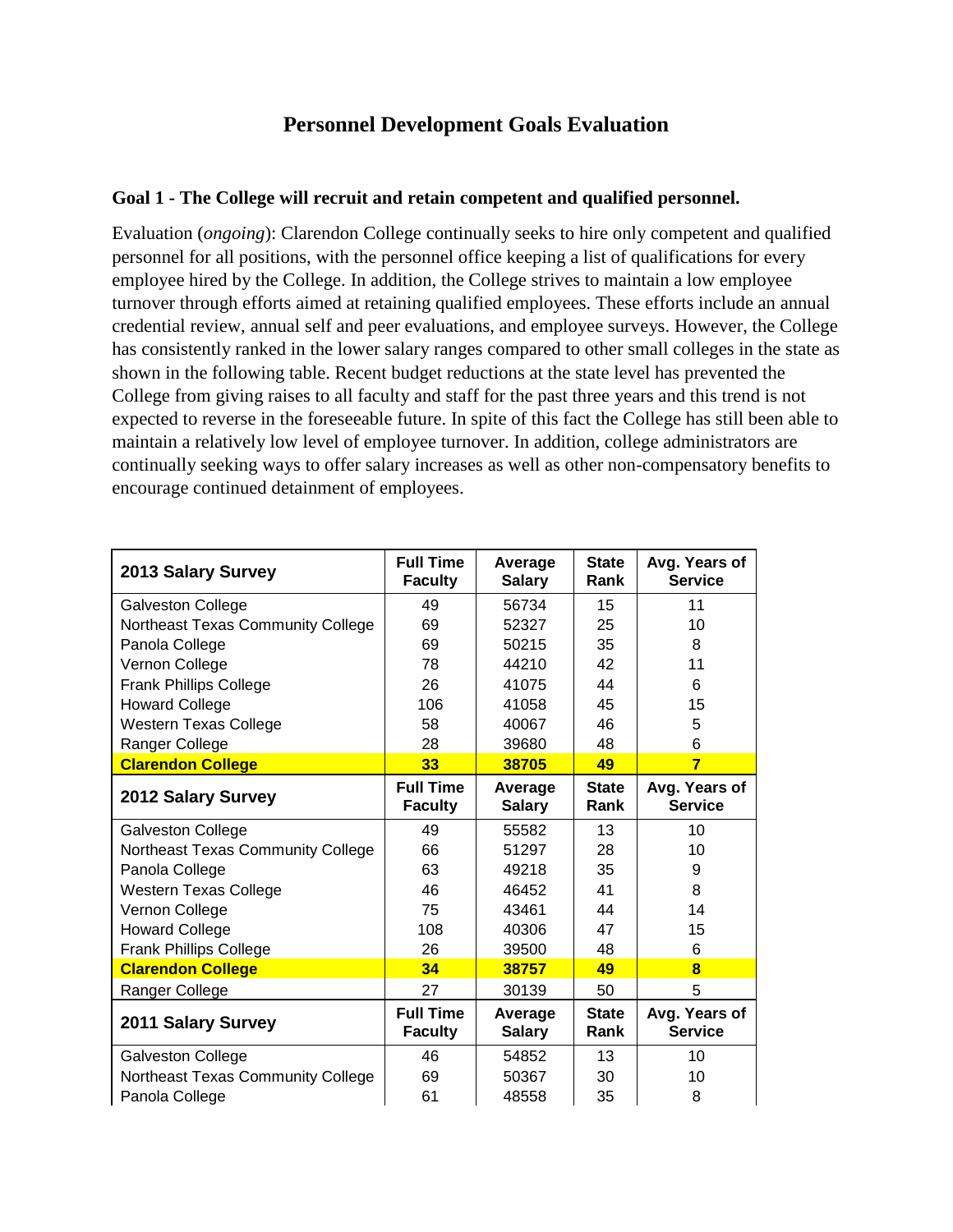| <b>Western Texas College</b>      | 44                                 | 46176                    | 39                   | 10                              |
|-----------------------------------|------------------------------------|--------------------------|----------------------|---------------------------------|
| Vernon College                    | 73                                 | 42347                    | 43                   | 11                              |
| <b>Frank Phillips College</b>     | 28                                 | 42168                    | 44                   | 6                               |
| <b>Howard College</b>             | 98                                 | 41272                    | 46                   | 16                              |
| <b>Clarendon College</b>          | 34                                 | 37607                    | 48                   | $\overline{7}$                  |
| Ranger College                    | 25                                 | 36840                    | 49                   | 8                               |
| <b>2010 Salary Survey</b>         | <b>Full Time</b><br><b>Faculty</b> | Average<br><b>Salary</b> | <b>State</b><br>Rank | Avg. Years of<br><b>Service</b> |
| Galveston College                 | 49                                 | 54898                    | 14                   | 10                              |
| Northeast Texas Community College | 72                                 | 50831                    | 26                   | 4                               |
| Panola College                    | 62                                 | 47001                    | 38                   | 9                               |
| <b>Frank Phillips College</b>     | 24                                 | 46945                    | 39                   | 6                               |
| <b>Western Texas College</b>      | 45                                 | 46342                    | 40                   | 9                               |
| <b>Howard College</b>             | 114                                | 40959                    | 45                   | 17                              |
|                                   | 73                                 | 40246                    | 46                   | 10                              |
| Vernon College                    |                                    |                          |                      |                                 |
| <b>Clarendon College</b>          | 35                                 | 37769                    | 49                   | $\overline{7}$                  |
| Ranger College                    | 22                                 | 29398                    | 50                   | 11                              |
| 2009 Salary Survey                | <b>Full Time</b><br><b>Faculty</b> | Average<br><b>Salary</b> | <b>State</b><br>Rank | Avg. Years of<br><b>Service</b> |
| Galveston College                 | 47                                 | 54061                    | 11                   | 10                              |
| Northeast Texas Community College | 54                                 | 52044                    | 21                   | 12                              |
| Panola College                    | 65                                 | 46602                    | 37                   | 8                               |
| <b>Western Texas College</b>      | 46                                 | 45105                    | 40                   | 8                               |
| <b>Howard College</b>             | 100                                | 43322                    | 41                   | 18                              |
| Vernon College                    | 67                                 | 41353                    | 44                   | 10                              |
| <b>Clarendon College</b>          | 34                                 | 39337                    | 47                   | $\overline{7}$                  |
| <b>Frank Phillips College</b>     | 24                                 | 36000                    | 48                   | 6<br>N/A                        |

### **Goal 2 - Improve and increase opportunities for training and professional development for faculty and staff.**

Evaluation (*ongoing*): The College realizes that professional development opportunities need to be made available for an employee to be effective and successful. To support this, the College continually offers professional development opportunities both during in-service as well as at other times throughout the years to provide employees the skills they need to complete their jobs. Recently this has included faculty training on developing and delivering an online course in MooodleRooms, the use of Microsoft Office 2013, the use of the ITV and classroom computer systems, advising of students, content delivery, incorporation of active and collaborative learning strategies in the classroom, and the teaching of critical thinking skills to students. All employees also participated in professional development workshops on the operation of the new learning management system CAMS in 2009, with additional workshops and training sessions being offered each year to new employees as well as to sessions covering new features to existing employees.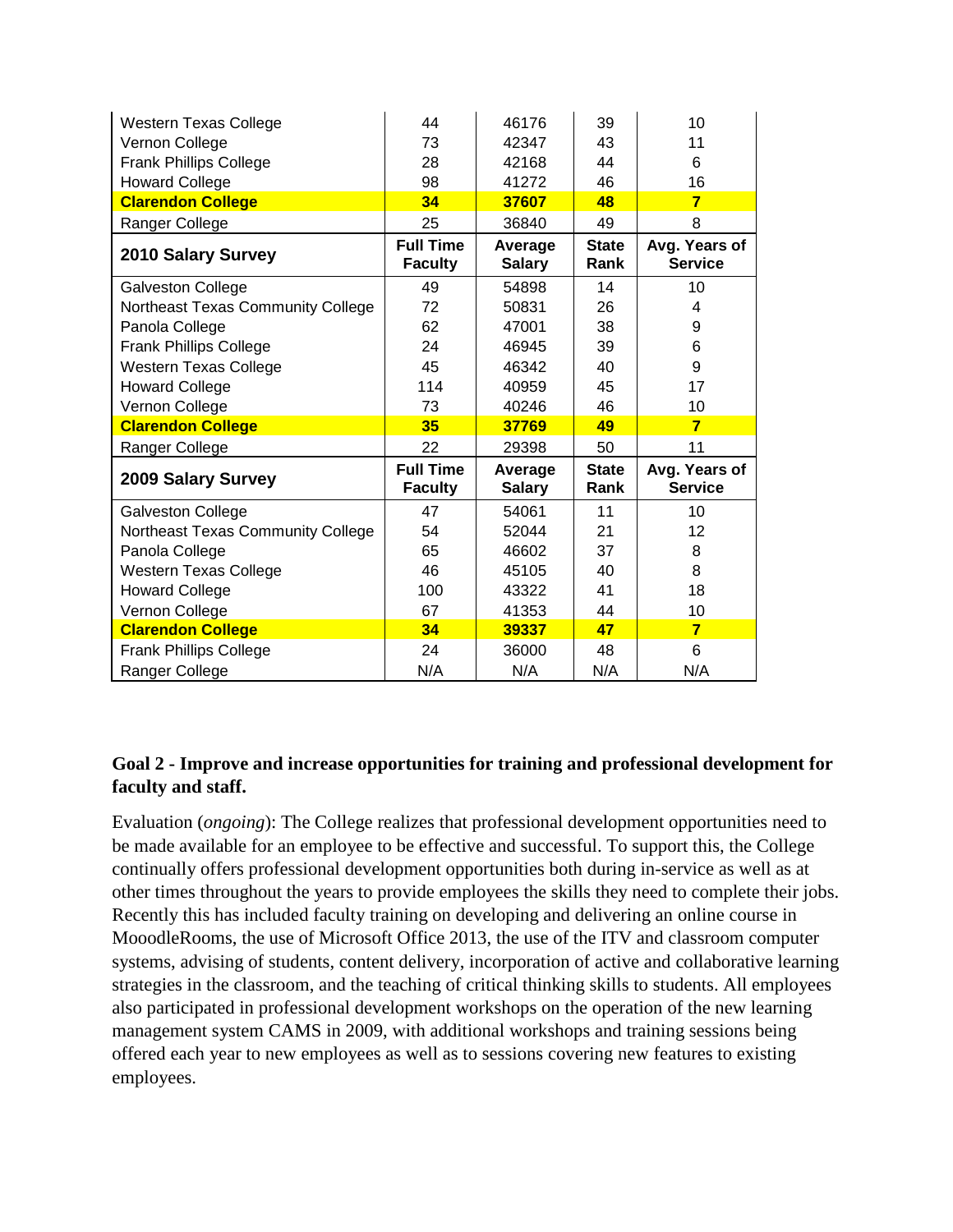#### **Goal 3 - Increase new employee retention through orientation and mentoring.**

Evaluation (*ongoing*): The first step in achieving this goal was the development of a New Employee Handbook for all new faculty. In addition, all new faculty attend a New Faculty and Employee orientation that covers the Clarendon College Employee's Handbook and the Clarendon College Policy Manual, as well as human resources and payroll topics. This is then followed by assigning new faculty to a faculty mentor that will assist them with operating procedures and policies as well as being available to answer any questions or provide assistance as required. Finally, all new employees attend all professional development workshops with their peers and are encouraged to actively participate in all college functions.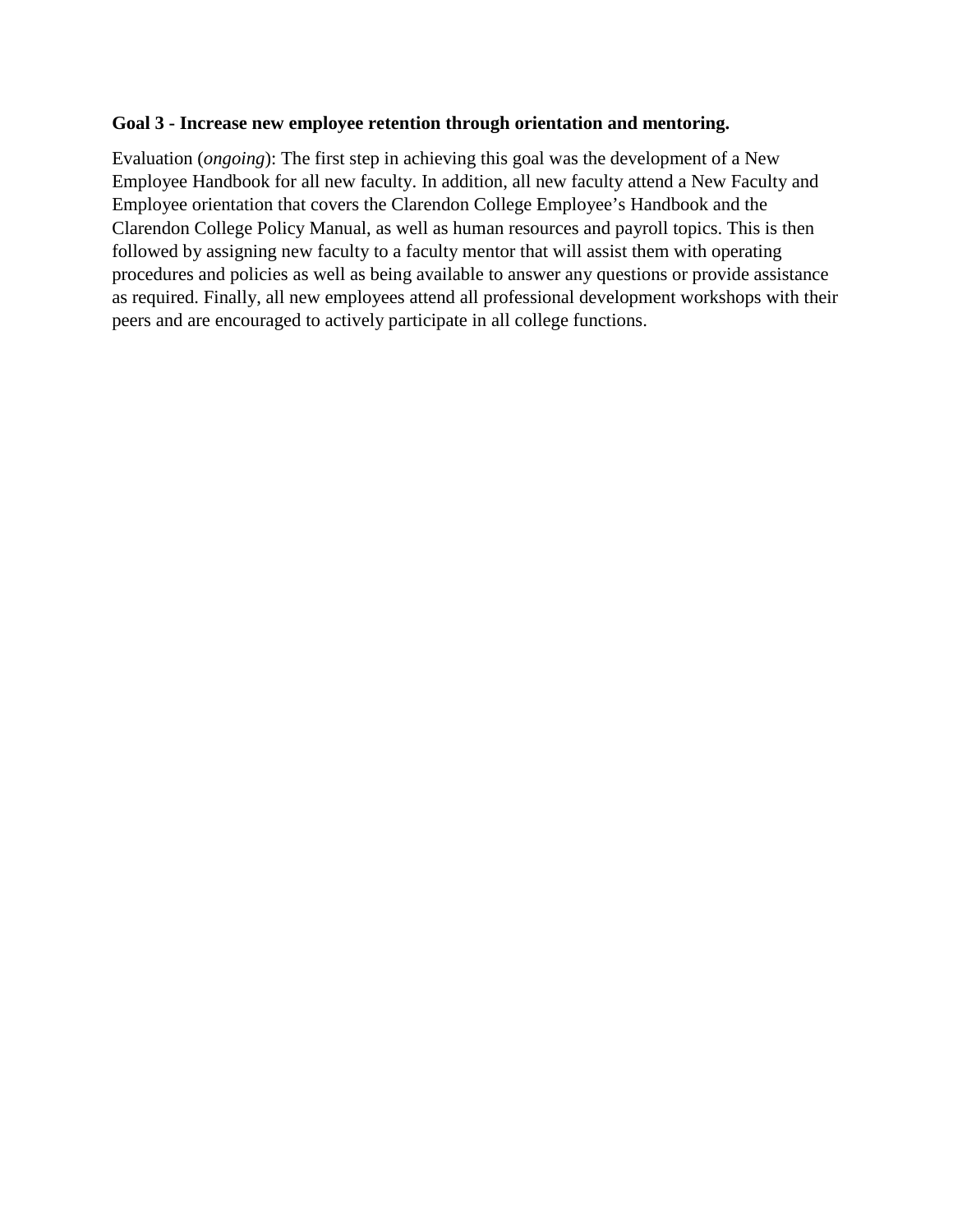# **Student Services Development Goals Evaluation**

#### **Goal 1 - Clarendon College will offer an open door to learning.**

Evaluation (*ongoing*): Each year recruiting goals are evaluated and revised for each program at Clarendon College. These goals are developed with input from the Dean of Students, the Dean of Instruction, the Workforce Development Coordinator, counselors, the Athletic Director, the Director of Housing, coaches and faculty. Other recruiting efforts include student incentives for referrals, scholarships for seniors graduating from area school districts, developing programs in conjunction with Region 16 for GED students, and recruitment efforts in service area high schools.

In 2009 an enrollment services counselor was hired at the Clarendon campus and a recruiter was hired at the Pampa Center in 2013 to further improve recruiting efforts in the area. In addition to these recruiting efforts, the College seeks to improve public awareness of its offerings through the use of social media outlets such as FaceBook, Twitter and LinkedIN as well as providing current information to college search companies such as College, Search, College Board, and CollegeBound. The Admissions Committee and the Recruitment and Retention Committee have also developed an enrollment management plan aimed at not only increasing enrollment, but sustaining enrollment growth rates. The College has also sought to improve student retention rates through improvements in advising, placement, and the creation of a tutorial lab.

### **Goal 2 - Clarendon College will offer programs and services to our students in order to retain and maintain a student's enrollment thru to completion of their educational goals.**

Evaluation (*ongoing*): Clarendon College has sought to improve student retention rates through improvements in advising, placement, and the creation of a tutorial lab. In 2013, the College received a THECB grant redesign its advising and placement services in an effort to improve student success in developmental coursework. This includes the implementation of intensive review sessions and counseling prior to a student taking their placement test, and developing a new advising process to assure students are placed correctly. In addition, developmental courses are continually assessed and revised as necessary in an effort to improve student success and by extension their retention. The Recruitment and Retention Committee and the Admissions Committee, in conjunction with Student Services, developed an Enrollment Management Plan that includes retention goals and strategies aimed at achieving those goals.